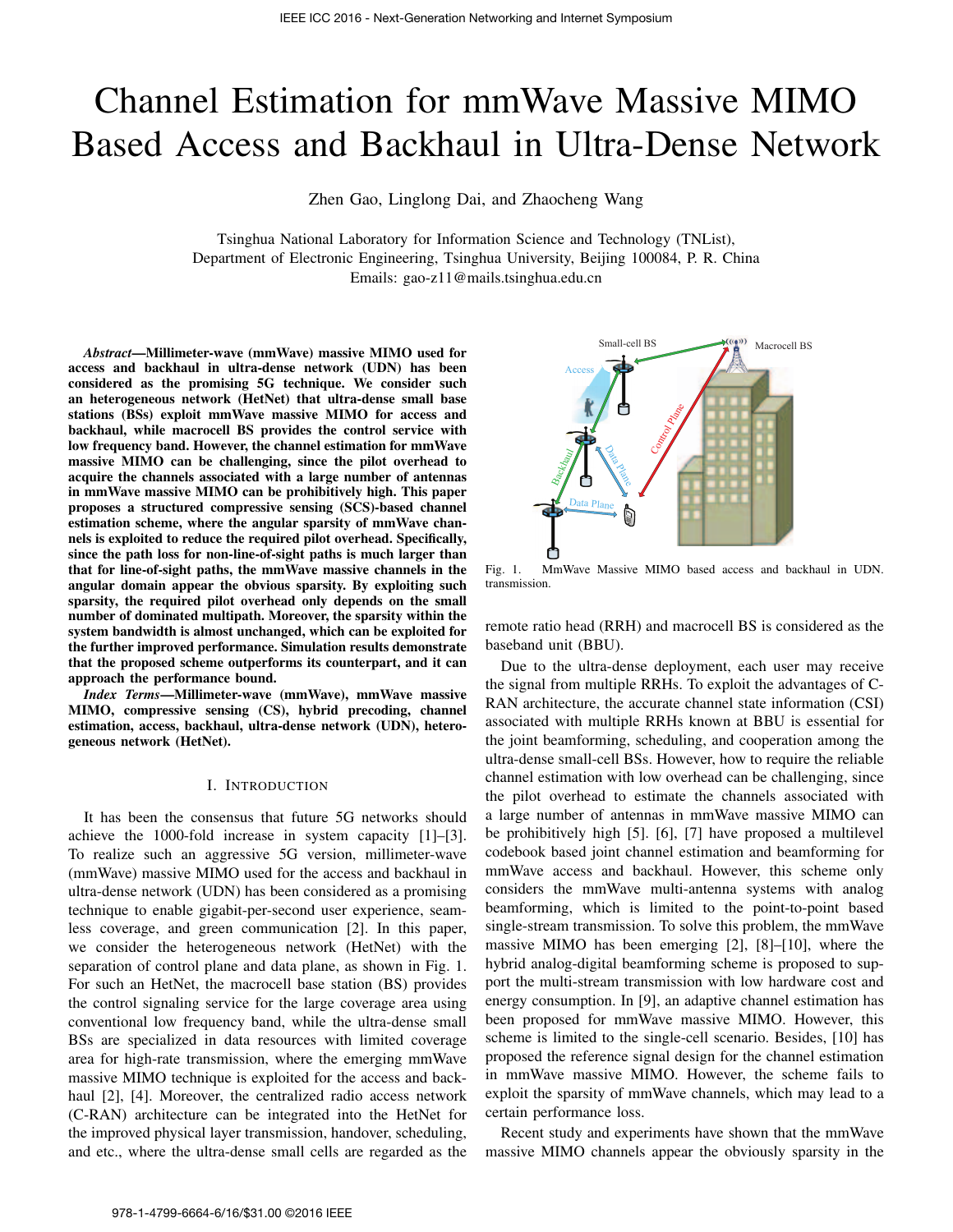angular domain [2], [9], since the path loss for non-line-ofsight (NLOS) paths is much larger than that for line-of-sight (LOS) paths in mmWave [11], [12]. Moreover, since the spatial propagation characteristics of the mmWave channels within the system bandwidth are nearly unchanged, such sparsity is shared by subchannels of different subcarriers when the widely used orthogonal frequency-division multiplexing (OFDM) is considered. This phenomenon is referred to as the *spatially common sparsity within the system bandwidth* [13]. In this paper, we first propose the non-orthogonal pilot design at the small-cell BSs used for channel estimation. Furthermore, we propose a structured compressive sensing (SCS)-based sparse channel estimation scheme at the receiver to estimate the channels for the mmWave massive MIMO in UDN. Simulation results verify that the proposed scheme is superior to its counterpart, and it is capable of approaching the performance bound with low overhead.

Throughout our discussions, the boldface lower and uppercase symbols denote column vectors and matrices, respectively. The Moore-Penrose inversion, transpose, and conjugate transpose operators are given by  $(\cdot)^{\dagger}$ ,  $(\cdot)^{\mathrm{T}}$  and  $(\cdot)^{*}$ , respectively, while  $\lceil \cdot \rceil$  is the integer ceiling operator.  $(\cdot)^{-1}$  is the inverse operator. The  $\ell_0$ -norm and  $\ell_2$ -norm are given by  $\|\cdot\|_0$  and  $\|\cdot\|_2$ , respectively, and  $|\Gamma|$  is the cardinality of the set  $\Gamma$ . The support set of the vector **a** is denoted by supp $\{a\}$ . The rank of **A** is denoted by rank $\{A\}$ , while  $E\{\cdot\}$  is the expectation operator.  $(**a**)<sub>Γ</sub>$  denotes the entries of **a** whose indices are defined by Γ, while  $(A)$ <sub>Γ</sub> denotes a sub-matrix of **A** with column indices defined by  $\Gamma$ .  $\otimes$  is the Kronecker product and vect (·) is the vectorization operation according to the columns of the matrix.  $[\mathbf{a}]_i$  denotes the *i*th entry of the vector **a**, and  $[\mathbf{A}]_{i,j}$  denotes the *i*th-row and *j*th-column element of the matrix  $\overrightarrow{A}$ .

## II. SYSTEM MODEL

Conventionally, mmWave is considered to be not suitable for access due to its high path loss, Moreover, the signal-to-noiseratio (SNR) before beamforming is conventionally considered to be low due to the high path loss, which leads to the challenging channel estimation in mmWave communications. However, for the UDN scenarios, we will clarify this misunderstanding by comparing the path loss in UDN working at 30 GHz and that in conventional cellular networks working at 3 GHz. Specifically, considering the multipath fading, signal dispersion, and other loss factors, the path loss component of Friis equation in decibel (dB) can be provided as [6],

$$
\eta = 32.5 + 20\log_{10}(f_c) + 10\alpha \log_{10}(d) + (\alpha_o + \alpha_r) d, \tag{1}
$$

where  $f_c$  (MHz) is the carrier frequency,  $\alpha$  (dB/km) is the path loss exponent, d (km) is the link distance,  $\alpha_0$  (dB/km) is the atmospheric attenuation coefficient, and  $\alpha_r$  (dB/km) is the rain attenuation coefficient. For the conventional cellular systems with  $f_c = 3$  GHz and  $d = 1$  km for example, we have  $\eta = 192.62$  dB, where  $\alpha = 2.2$  dB/km is considered in urban scenarios [6], and the atmospheric attenuation and rain attenuation are ignored. By contrast, for UDN with  $f_c = 30$ GHz, we have  $\eta = 188.27$  dB with  $d = 100$  m for backhaul link and  $\eta = 161.78$  dB with  $d = 30$  m for access link, where  $\alpha = 2.2$  dB/km,  $\alpha_o = 0.1$  dB/km, and  $\alpha_r = 5$  dB/km when



Fig. 2. Transceiver structure of the mmWave massive MIMO with analog phase shifter network.

the heavy rain with 25 mm/h is considered [1]. Due to the short link distance, the path loss in mmWave is even smaller than that in conventional cellular networks, which indicates the appropriate SNR for channel estimation in the mmWave access and backhaul even before beamforming.

On the other hand, mmWave massive MIMO has been emerging as the promising technique for access and backhaul [2], [8]–[10]. For the mmWave massive MIMO, as shown in Fig. 2, the number of baseband chains is larger than one but far smaller than that of the employed antennas, and the hybrid analog and digital beamforming can be exploited for the improved spatial multiplexing with low hardware cost and energy consumption. However, the large number of antennas lead to the challenging issue of channel estimation. Particularly, the delay-domain mmWave massive MIMO channel can be modeled as [6]

$$
\mathbf{H}^{d}\left(\tau\right) = \sum_{l=0}^{L-1} \mathbf{H}_{l}^{d}\delta\left(\tau - \tau_{l}\right),\tag{2}
$$

where L is the number of multipath,  $\tau_l$  is the delay of the lth path,  $N_T$ ,  $N_R$  are the numbers of antennas at the transmitter and receiver, respectively, and  $\mathbf{H}_l^d \in \mathbb{C}^{N_R \times N_T}$  is given by

$$
\mathbf{H}_{l}^{d}=\alpha_{l}\mathbf{a}_{R}\left(\theta_{l}\right)\mathbf{a}_{T}^{*}\left(\varphi_{l}\right),\tag{3}
$$

with that  $\alpha_l$  is the complex gain of the *lth* path,  $\theta_l \in [0, 2\pi]$  and  $\varphi_l \in [0, 2\pi]$  are azimuth angles of arrival or departure (AoA/AoD) if we consider the uniform linear array (ULA). In addition,  $a_R(\theta_l)$  =  $\left[1, e^{j2\pi d \sin(\theta_l)/\lambda}, \cdots, e^{j2\pi (N_T-1)d \sin(\theta_l)/\lambda}\right]^{\text{T}}$  and  $\mathbf{a}_T(\varphi_l)$  =  $\left[1, e^{j2\pi d \sin(\varphi_l)/\lambda}, \cdots, e^{j2\pi (N_R-1)d \sin(\varphi_l)/\lambda}\right]^{\mathrm{T}}$  are steering vectors at the receiver and transmitter, respectively, where  $\lambda$  and d are wavelength and antenna spacing, respectively.

Since the path loss for NLOS paths is much larger than that for LOS paths in mmWave, the mmWave channels appear the obviously sparsity in the angular domain. Here we consider frequency-domain subchannel  $H_n^f$  ( $1 \leq n \leq N$ ) at the *n*th subcarrier, where  $N$  is the size of the OFDM symbol, and the relationship between the frequency-domain channel  $\mathbf{H}_n^f$  and the delay-domain channel  $H^d(\tau)$  has been illustrated in our recent paper [13]. Moreover, we can obtain the sparse channel matrix in the angular domain  $\mathbf{H}_n^a$  as [9]

$$
\mathbf{H}_n^f = \mathbf{A}_R \mathbf{H}_n^a \mathbf{A}_T^*,\tag{4}
$$

where  $A_T \in \mathbb{C}^{N_T \times N_T}$  and  $A_R \in \mathbb{C}^{N_R \times N_R}$  are the discrete Fourier transformation (DFT) matrices by quantizing the virtual angular domain with the resolutions of  $2\pi/N_T$  at the transmitter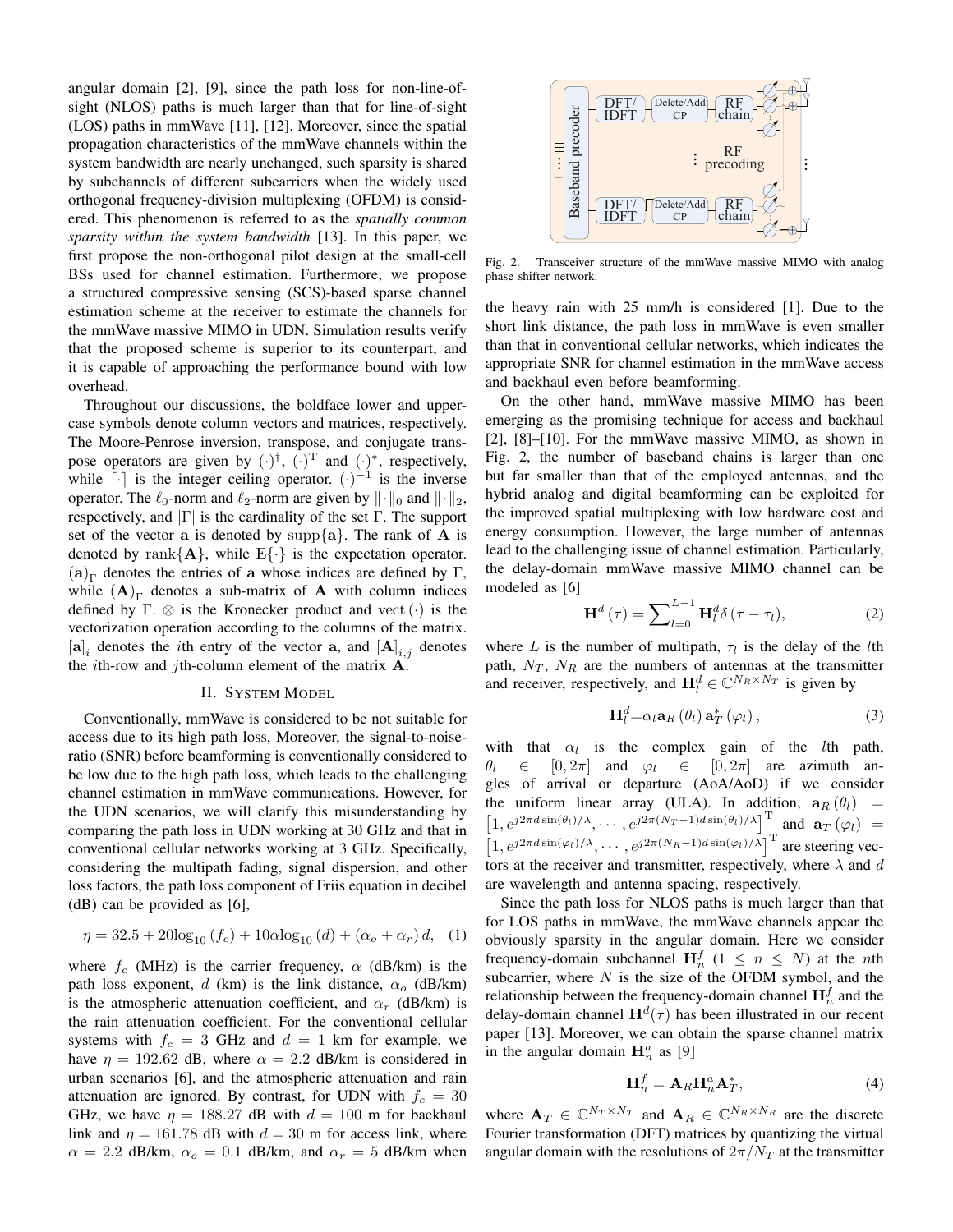and  $2\pi/N_R$  at the receiver, respectively. By vectorizing  $\mathbf{H}_n^f$ , we can further obtain

$$
\mathbf{h}_n^f = \text{vect}\left(\mathbf{H}_n^f\right) = \left((\mathbf{A}_T^*)^{\text{T}} \otimes \mathbf{A}_R\right) \text{vect}\left(\mathbf{H}_n^a\right) = \mathbf{A}\mathbf{h}_n^a, \tag{5}
$$

where  $\mathbf{A} = \left( (\mathbf{A}_T^*)^{\mathrm{T}} \otimes \mathbf{A}_R \right)$  and  $\mathbf{h}_n^a = \mathrm{vect} \left( \mathbf{H}_n^a \right)$ . Due to the sparsity of  $h_n^{\hat{a}}$ , we can obtain that

$$
|\Theta_n| = |\text{supp }\{\mathbf{h}_n^a\}| = S_a \ll N_T N_R,\tag{6}
$$

where  $\Theta_n$  is the support set, and  $S_a$  is the sparsity level in the angular domain. Note that if we consider the quantized AoA/AoD with the same resolutions as  $A_T$  and  $A_R$ , we have  $S_a = L$  [9]. Since the spatial propagation characteristics of the channels within the system bandwidth are almost unchanged,  $\left\{\mathbf{h}_n^a\right\}_{n=1}^N$  have the common sparsity, namely,

$$
\operatorname{supp}\left\{\mathbf{h}_{1}^{a}\right\} = \operatorname{supp}\left\{\mathbf{h}_{2}^{a}\right\} = \dots = \operatorname{supp}\left\{\mathbf{h}_{N}^{a}\right\} = \Theta, \quad (7)
$$

which is referred to as the spatially common sparsity within the system bandwidth.

## III. SCS-BASED CHANNEL ESTIMATION SCHEME

In this section, we propose the SCS-based channel estimation scheme for access in UDN, which can be also used to estimate the channels for backhaul. The procedure of the proposed channel estimation and the associated processing is first summarized. *Step 1*: Under the control of the macrocell BS, several continuous time slots are specialized for channel estimation, where ultra-dense small-cell BSs (RRH) transmit non-orthogonal pilots. *Step 2*: The user uses the proposed SCSbased channel estimator to acquire the channels associated with multiple small cells nearby. *Step 3*: The estimated channels are first quantized and then fed back to the macrocell (BBU) for the centralized processing including the beamforming, scheduling, cooperation, and etc.

Due to the hybrid transceiver structure as shown in Fig. 2, we consider each user employs  $N_a^{\text{US}}$  antennas and  $N_{\text{BB}}^{\text{US}}$  baseband chains with  $N_a^{\text{US}} \gg N_{\text{BB}}^{\text{US}}$ , while each small-cell has  $N_a^{\text{BS}}$  antennas and  $N_{\text{BB}}^{\text{BS}}$  baseband chains with  $N_a^{\text{BS}} \gg N_{\text{BB}}^{\text{BS}}$ . Each user can receive the signal from  $M$  small-cell BSs nearby. In downlink channel estimation for one user, the received pilot signal at the  $\xi_p$ th  $(1 \leq p \leq P)$  subcarrier in the tth time slot can be expressed as

$$
\mathbf{r}_{p}^{(t)} = (\mathbf{Z}_{p}^{(t)})^{*} \sum_{m=1}^{M} \tilde{\mathbf{H}}_{p,m}^{f} \mathbf{f}_{p,m}^{(t)} + \mathbf{v}_{p}^{(t)} \n= (\mathbf{Z}_{p}^{(t)})^{*} \sum_{m=1}^{M} \mathbf{A}_{R} \tilde{\mathbf{H}}_{p,m}^{a} \mathbf{A}_{T}^{*} \mathbf{f}_{p,m}^{(t)} + \mathbf{v}_{p}^{(t)},
$$
\n(8)

where  $\mathbf{r}_p^{(t)} \in \mathbb{C}^{N_{BB}^{US} \times 1}$  is the received signal dedicated to the pth pilot subcarrier in the tth time slot,  $\mathbf{Z}_{p}^{(t)} = \mathbf{Z}_{\text{RF},p}^{(t)}\mathbf{Z}_{\text{BB},p}^{(t)} \in$  $\mathbb{C}^{N_a^{\text{US}} \times N_{\text{BB}}^{\text{US}}}$  is the combining matrix at the receiver with  $\mathbf{Z}_{\text{BB},p}^{(t)} \in \mathbb{C}^{N_{\text{BB}}^{\text{US}} \times N_{\text{BB}}^{\text{US}}}$  and  $\mathbf{Z}_{\text{RF},p}^{(t)} \in \mathbb{C}^{N_a^{\text{US}} \times N_{\text{BB}}^{\text{US}}}$  the baseband and RF combining, respectively,  $\tilde{\mathbf{H}}_{p,m}^f = \mathbf{H}_{\xi_p,m}^f$  and  $\tilde{\mathbf{H}}_{p,m}^a = \mathbf{H}_{\xi_p,m}^a$  are frequency-domain and angular-domain channel matrices associated with the pth pilot subcarrier from the *mth* small-cell BS, respectively,  $\Omega_{\xi} = {\xi_1, \xi_2, \cdots, \xi_P}$  is the index set of the pilot subcarriers,  $\xi_p$  for  $1 \le p \le P$  denotes the subcarrier index dedicated to the pth pilot subcarrier,  $\mathbf{f}_{p,m}^{(t)} = \mathbf{F}_{\text{RF},p}^{(t)} \mathbf{F}_{\text{BB},p}^{(t)} \mathbf{s}_p^{(t)} \in \mathbb{C}^{N_a^{\text{BS}} \times 1}$  is the pilot signal transmitted by the *mth* small-cell BS, with  $\mathbf{F}_{\text{RF},p}^{(t)} \in \mathbb{C}^{N_a^{\text{BS}} \times N_{\text{BB}}^{\text{BS}}}$ ,  $\mathbf{F}_{\text{BB},p}^{(t)} \in \mathbb{C}^{N_{\text{BB}}^{\text{BS}} \times N_{\text{BB}}^{\text{BS}}}, \ \mathbf{s}_p^{(t)} \ \in \ \mathbb{C}^{N_{\text{BB}}^{\text{BS}} \times 1}$  the RF precoding, baseband precoding, and training sequence, respectively, and  $\mathbf{v}_p^{(t)}$  is the additive white Gaussian noise (AWGN) at the user. Moreover, (8) can be simplified as

$$
\mathbf{r}_{p}^{(t)} = (\mathbf{Z}_{p}^{(t)})^* \mathbf{A}_{R} \overline{\mathbf{H}}_{p}^{a} \overline{\mathbf{A}}_{T}^{*} \overline{\mathbf{f}}_{p}^{(t)} + \mathbf{v}_{p}^{(t)} = \left( \left( \overline{\mathbf{A}}_{T}^{*} \overline{\mathbf{f}}_{p}^{(t)} \right)^{\mathrm{T}} \otimes (\mathbf{Z}_{p}^{(t)})^* \mathbf{A}_{R} \right) \operatorname{vect} \left( \overline{\mathbf{H}}_{p}^{a} \right) = \mathbf{\Phi}^{(t)} \overline{\mathbf{h}}_{p}^{a}, \qquad (9)
$$

where  $\bar{\mathbf{H}}_p^a = \begin{bmatrix} \tilde{\mathbf{H}}_{p,1}^a, \tilde{\mathbf{H}}_{p,2}^a, \cdots, \tilde{\mathbf{H}}_{p,M}^a \end{bmatrix} \in \mathbb{C}^{N_a^{\text{US}} \times MN_a^{\text{BS}}},$  $\bar{\mathbf{A}}_T^* \;=\; \text{diag}\left\{\mathbf{A}_T^*, \mathbf{A}_T^*, \cdots, \mathbf{A}_T^*\right\} \;\in\; \mathbb{C}^{MN_a^{\rm BS}\times MN_a^{\rm BS}},\;\bar{\mathbf{f}}_p^{(t)}\;=\;$  $\left[\left(\mathbf{f}_{p,1}^{(t)}\right)^{\text{T}},\left(\mathbf{f}_{p,2}^{(t)}\right)^{\text{T}},\cdots,\left(\mathbf{f}_{p,M}^{(t)}\right)^{\text{T}}\right]^{\text{T}}$   $\in$   $\mathbb{C}^{MN_{a}^{\text{BS}}\times1}, \ \ \bar{\mathbf{h}}_{p}^{a}$  = vect  $\left(\bar{\mathbf{H}}_p^a\right)$   $\in \mathbb{C}^{MN_a^{\text{BS}}N_a^{\text{US}}\times 1}$ , and  $\mathbf{\Phi}^{(t)} = \left(\tilde{\mathbf{A}}_T^*\tilde{\mathbf{f}}_p^{(t)}\right)^{\text{T}}$ ⊗  $({\bf Z}_{p}^{(t)})^*{\bf A}_R \in \mathbb{C}^{N_{\rm BB}^{\rm US} \times MN_{a}^{\rm BS} N_{a}^{\rm US}}$ . Due to the quasi-static property of the channel within the coherence time, the received signals in G successive time slots can be jointly exploited to acquire the downlink channel estimation at the user, which can be expressed as

$$
\mathbf{r}_p^{[G]} = \mathbf{\Phi}_p^{[G]} \overline{\mathbf{h}}_p^a + \mathbf{v}_p^{[G]},\tag{10}
$$

where  $\mathbf{r}_p^{[G]}$  =  $\left[\left(\mathbf{r}_p^{(1)}\right)^{\mathrm{T}}, \left(\mathbf{r}_p^{(2)}\right)^{\mathrm{T}}, \cdots, \left(\mathbf{r}_p^{(G)}\right)^{\mathrm{T}}\right]^{\mathrm{T}}$ ∈  $\left[\left(\mathbf{\Phi}^{(1)}\right)^{\mathrm{T}}, \left(\mathbf{\Phi}^{(2)}\right)^{\mathrm{T}}, \cdots, \left(\mathbf{\Phi}^{(G)}\right)^{\mathrm{T}}\right]^{\mathrm{T}} \in \mathbb{C}^{GN_{\mathrm{BB}}^{\mathrm{US}} \times MN_{a}^{\mathrm{BS}}N_{a}^{\mathrm{US}}}$ is the aggregate measurement matrix, and  $\mathbf{v}_p^{[G]} = \left[ \left( \mathbf{v}_p^{(1)} \right)^{\mathrm{T}}, \left( \mathbf{v}_p^{(2)} \right)^{\mathrm{T}}, \cdots, \left( \mathbf{v}_p^{(G)} \right)^{\mathrm{T}} \right]^{\mathrm{T}}$  is aggregate  $\text{AWGN.}$  The system's SNR is defined as SNR  $=$  $\mathrm{E}\Big\{ \Big\| \mathbf{\Phi}_p^{[G]} \bar{\mathbf{h}}_p^{a}$  $\biggl\} \biggl[$ 2  $\left\lceil \frac{2}{2} \right\rceil \mathcal{E} \Big\{ \left\lVert \mathbf{v}_p^{[G]} \right\rVert \Big\}$ 2 2  $\}$ , according to (10).

To accurately estimate the channel from (10), the value of  $G$  used in conventional algorithms, such as the minimum mean square error (MMSE) algorithm, is heavily dependent on the dimension of  $\overline{\mathbf{h}}_p^a$ , i.e.,  $\overline{M}N_a^{\text{US}}N_a^{\text{BS}}$ . Usually,  $\overline{GN}_{\text{BB}}^{\text{US}} \geq M N_a^{\text{US}} N_a^{\text{BS}}$  is required, which leads G to be much larger than the coherence time and results in the poor channel estimation performance [5]. Moreover, to minimize the mean square error (MSE) of the channel estimate,  $\Phi_p^{[G]}$  should be a unitary matrix scaled by a transmit power factor [5]. Usually,  $\Phi_p^{[G]}$ is a diagonal matrix with equal-power diagonal elements. Such a pilot design is illustrated in Fig. 3 (a), which is called the time-domain orthogonal pilot. It should be pointed out that in MIMO-OFDM systems, to estimate the channel associated with one transmit antenna, P pilot subcarriers should be used, and usually  $P = N_q$  is considered since  $N_c = N/N_q$  adjacent subcarriers are correlated [5]. Hence the total pilot overhead to estimate the complete MIMO channel can be as large as  $P_{\text{total}} = PG = N_g M N_a^{\text{US}} N_a^{\text{BS}} / N_{\text{BB}}^{\text{US}}$ . In this paper, we will propose an efficient non-orthogonal pilot scheme.

## *A. Non-Orthogonal Pilot for Downlink Channel Estimation*

The proposed non-orthogonal pilot scheme is illustrated in Fig. 3 (b). Similar to the time-domain orthogonal pilot scheme, P subcarriers are dedicated to pilots in each OFDM symbol. However, the proposed scheme allows the non-orthogonal pilot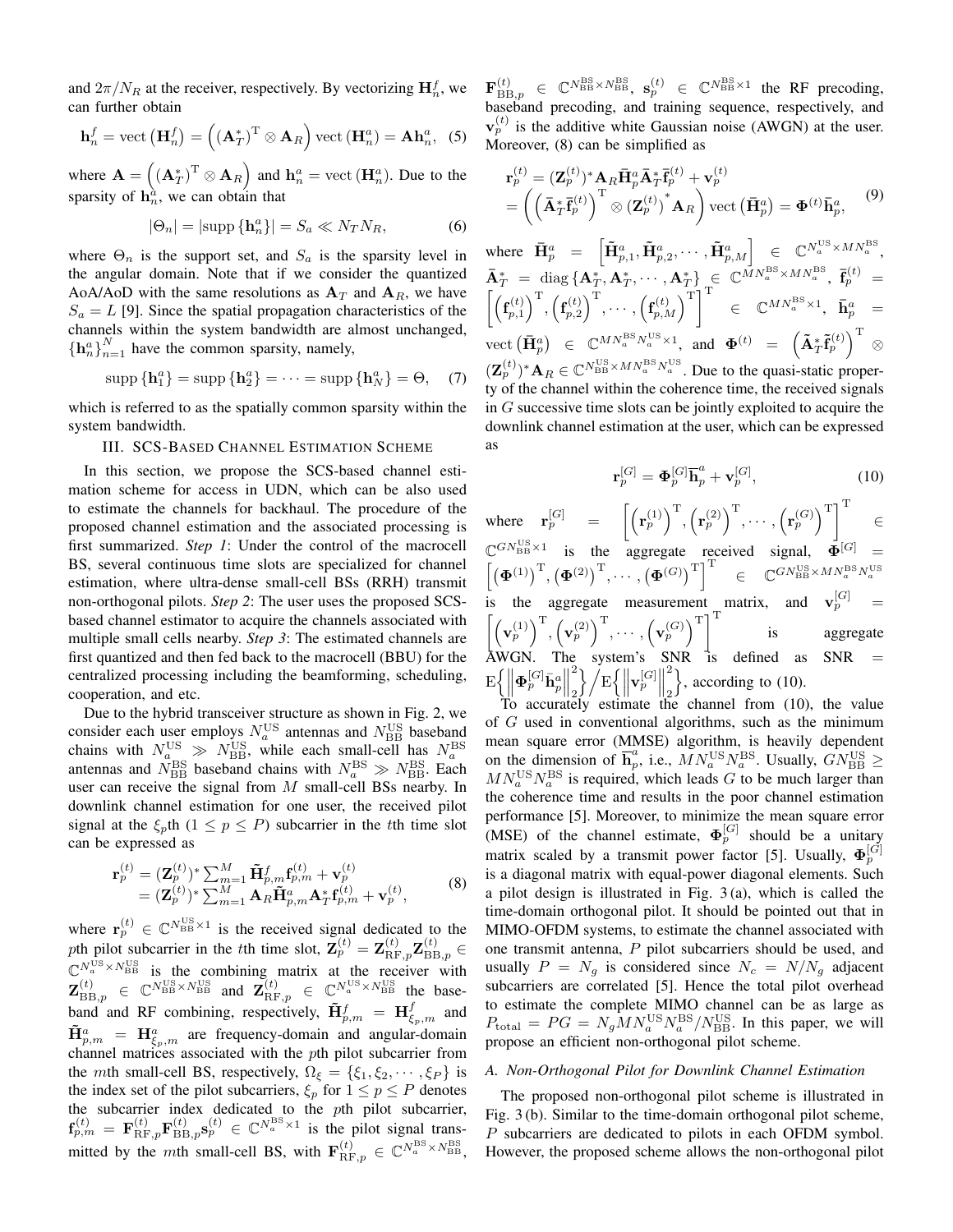

Fig. 3. (a) Orthogonal pilot [5], (b) Non-orthogonal pilot ( $N_a^{\rm BS} = 8$ ).

signals associated with different BS antennas to occupy the completely identical frequency-domain subcarriers.

The orthogonal pilot based conventional designs usually require  $GN_{\text{BB}}^{\text{US}} \geq MN_{a}^{\text{US}}N_{a}^{\text{BS}}$ . By contrast, the proposed nonorthogonal pilot for SCS-based channel estimator is capable of providing the efficient compression and reliable recovery of sparse signals. Therefore,  $GN_{\text{BB}}^{\text{US}}$  is mainly determined by  $S_a \ll M N_a^{\text{US}} N_B^{\text{BS}}/N_{\text{BB}}^{\text{US}}$ . The non-orthogonal pilot of the first stage is designed in advance, which will be discussed in Section IV-A. For the placement of pilot subcarriers, the widely used equi-spaced pilot is considered. It is worth pointing out that the pth pilot subcarrier is shared by the pilot signals of the  $N_a^{\text{BS}}$  transmit antennas of M small-cell BSs as illustrated in Fig. 3 (b).

## *B. SCS-Based Channel Estimation Scheme*

Given the measurements (10), the CSI can be acquired by solving the following optimization

$$
\min_{\bar{\mathbf{h}}_p^a, 1 \le p \le P} \left( \sum_{p=1}^P \left\| \bar{\mathbf{h}}_p^a \right\|_0^2 \right)^{1/2}
$$
\n
$$
\text{s.t. } \mathbf{r}_p^{[G]} = \mathbf{\Phi}_p^{[G]} \bar{\mathbf{h}}_p^a, \forall p \text{ and } \left\{ \bar{\mathbf{h}}_p^a \right\}_{p=1}^P \tag{11}
$$
\n
$$
\text{share the common sparse support set.}
$$

To solve the optimization problem (11), we adopt the structured sparsity adaptive matching pursuit (SSAMP) algorithm to reconstruct the sparse angular domain channels of multiple pilot subcarriers [16]. The SSAMP algorithm, listed in Algorithm 1, is used to solve the optimization (11) to simultaneously acquire multiple sparse channel vectors at different pilot subcarriers. This algorithm is developed from the SAMP algorithm [14]. Compared to the classical SAMP algorithm [14] which recovers one high-dimensional sparse signal from single lowdimensional received signal, the SSAMP algorithm can simultaneously recover multiple high-dimensional sparse signals with the common support set by jointly processing multiple lowdimensional received signals.

By using the SSAMP algorithm at the user, we can acquire  $\hat{\overline{h}}_p^a$ by using the SSAMI algorithm at the user, we can acquire  $\mathbf{h}_p$  for  $1 \leq p \leq P$ . Consequently, the actual *pth* pilot subchannel associated with the *mth* small-cell BS  $\left\{ \tilde{\mathbf{H}}_{p,m}^{f} \right\}_{m=1,p=1}^{M,P}$  can be acquired.

## IV. PERFORMANCE ANALYSIS

The performance analysis includes the non-orthogonal pilot design and the theoretical limit of the required time slot overhead for the SCS-based channel estimation scheme.

# *A. Non-Orthogonal Pilot Design for Multi-Cell mmWave Massive MIMO Systems*

The measurement matrices  $\Phi_p^{[G]}$   $\forall p$  in (10) are very important for guaranteeing the reliable channel estimation at

# Algorithm 1 SSAMP Algorithm

**Input:** Noisy received signals  $\mathbf{r}_p^{[G]}$  and sensing matrices  $\mathbf{\Phi}_p^{[G]}$  in (11),  $1 \leq p \leq P$ ; termination threshold  $p_{\text{th}}$ .

- Output: Estimated channel vectors in the virtual angular domain at multiple pilot subcarriers **h** ¯  $_p^a$ ,  $\forall p$ .
- 1:  $\mathcal{T} = 1$ ;  $i = 1$ ;  $j = 1$ . %  $\mathcal{T}$ , i, j are the sparsity level of the current stage,
- and  $\mathbf{c}_p^{\text{last}}$  is the channel estimation of the last stage.
- iteration index, and stage index, respectively.<br>
2:  $\mathbf{c}_p = \mathbf{t}_p = \mathbf{c}_p^{\text{last}} = \mathbf{0} \in \mathbb{C}^{M \times 1}$ ,  $\forall p$ .  $\% \mathbf{c}_p$  and  $\mathbf{t}_p$  are intermediate variables,<br>
and  $\mathbf{c}_p^{\text{last}}$  is the channel estimation of the 3:  $\Omega^0 = \Gamma = \widetilde{\Gamma} = \Omega$ <br>the *i*th iteration  $\Gamma$ the *i*th iteration, Γ, Γ, Ω, and Ω are sets,  $l_{\text{min}}$  and  $l$  denote the support indexes.<br>4: **b**<sup>0</sup><sub>*p*</sub> = **r**<sub>*p*</sub><sup>Gl</sup><sub>i</sub> ∈ <del>∈<sup>G</sup></del>×<sup>1</sup>, ∀*p*. % **b**<sup>*i*</sup><sub>*p*</sub> is the residual of the *i*th iteration. 3:  $\Omega^0 =$ <br>the *i*<br>4:  $\mathbf{b}_p^0 =$ <br>5:  $\sum_{p}^P$  $\bigcup_{\sub{C}} G \times 1$
- 
- $\frac{P}{p-1}$   $\left\|\mathbf{b}_p^{\text{last}}\right\|_2^2 = +\infty$ . %  $\mathbf{b}_p^{\text{last}}$  is the residual of the last stage. 6: repeat he residual
- 7: **a**<sub>p</sub> =  $(\Phi_p^{[G]})^* \mathbf{b}_p^{i-1}, \forall p.$  % Signal proxy is saved in **a**<sub>p</sub>.<br>8:  $\Gamma = \arg \max_{\overline{\Gamma}} \left\{ \sum_{p=1}^P ||(\mathbf{a}_p)_{\overline{\Gamma}}||_2^2, \left|\overline{\Gamma}\right| = \mathcal{T} \right\}.$  % Identify (**a**p)Γ- $\frac{1}{\Gamma}$  $\int_{0}^{\infty} \mathbf{b}_{n}^{i-1}$ ,  $\forall n$ , % Sign

8: 
$$
\Gamma = \arg \max_{\widetilde{\Gamma}} \left\{ \sum_{p=1}^{P} ||(\mathbf{a}_p)_{\widetilde{\Gamma}}||_2^2, \left|\widetilde{\Gamma}\right| = \mathcal{T} \right\}.
$$
 % Identify support.

6. 
$$
1 - \arg \max_{\overline{\Gamma}} \{Z_{p=1} | (\alpha p)_{\Gamma} ||_2, |\overline{\Gamma}| = 1 \}
$$
 (6)  $\lim_{\Gamma \to 0} \{ (\mathbf{t}_p)_{\Omega^{i-1} \cup \Gamma} = ((\Phi_p^{[G]})_{\Omega^{i-1} \cup \Gamma})^{\dagger} \mathbf{t}_p^{[G]}, \forall p. \%$  LS estimation.  
\n7.  $\Omega = \arg \max_{\overline{\Omega}} \{ \sum_{p=1}^P ||(\mathbf{t}_p)_{\overline{\Omega}}||_2^2, |\overline{\Omega}| = \mathcal{T} \}$ .  $\%$  Prune support.

11:  $(\mathbf{c}_p)_{\Omega} = \left( \left( \Phi_p^{[G]} \right)_{\Omega} \right)^{\top} \mathbf{r}_p^{[G]}, \forall p. \text{ % } \text{LS estimation.}$  $\begin{pmatrix} [G] \ [G] \ [G] \mathbf{c}_p, \ \forall p \end{pmatrix}$ ,  $\forall p \ll \mathbf{c}_p$ <br> $\left\{ \sum_{p=1}^P \left\| [\mathbf{c}_p] \right\|^2 \right\}$  $\forall p.$  % LS estin<br>
ompute the res<br>  $\left\|\frac{2}{2}, \widetilde{l} \in \Omega\right\}$ 

11. 
$$
(\mathbf{c}_p)_\Omega - (\mathbf{c}_p)_\Omega
$$
 1 p ,  $\forall p$ . %  $\triangle$  estimation  
\n12.  $\mathbf{b}_p = \mathbf{r}_p^{[G]} - \mathbf{\Phi}_p^{[G]} \mathbf{c}_p$ ,  $\forall p$ . % Compute the residual.  
\n13.  $l_{\min} = \arg \min_{\bar{l}} \left\{ \sum_{p=1}^P ||[\mathbf{c}_p]_{\bar{l}}||_2^2, \bar{l} \in \Omega \right\}.$ 

12: 
$$
\mathbf{b}_p = \mathbf{r}_p^{[G]} - \mathbf{\Phi}_p^{[G]} \mathbf{c}_p, \forall p. \mathcal{C}
$$
 Compute the res\n13:  $l_{\min} = \arg \min_{\bar{l}} \left\{ \sum_{p=1}^P \left\| [\mathbf{c}_p]_{\bar{l}} \right\|_2^2, \bar{l} \in \Omega \right\}$ \n14:  $\mathbf{if} \sum_{p=1}^P \left\| [\mathbf{c}_p]_{l_{\min}} \right\|_2^2 / P < p_{\text{th}}$  then\n15:  $\text{Quit iteration.}$ \n16:  $\text{else if } \sum_{p=1}^P \left\| \mathbf{b}_p^{\text{last}} \right\|_2^2 < \sum_{p=1}^P \left\| \mathbf{b}_p \right\|_2^2 \mathbf{if}$ 

15: Quit iteration. p=1 **b**last p 2 <sup>p</sup>=1 **b**p<sup>2</sup> <sup>2</sup> then 17: Quit iteration. 18: else if <sup>P</sup> 2 ≤ P

3: else if 
$$
\sum_{p=1}^{P} ||\mathbf{b}_{p}^{i-1}||_{2}^{2} \le \sum_{p=1}^{P} ||\mathbf{b}_{p}||_{2}^{2}
$$
 then

19: 
$$
j=j+1
$$
;  $\mathcal{T}=j$ ;  $\mathbf{c}_p^{\text{last}}=\mathbf{c}_p$ ,  $\dot{\mathbf{b}}_p^{\text{last}}=\mathbf{b}_p$ ,  $\forall p$ .  
20: **else**

20: else  
\n21: 
$$
\Omega^i = \Omega
$$
;  $\mathbf{b}_p^i = \mathbf{b}_p$ ,  $\forall p$ ;  $i = i + 1$ .

$$
22: \qquad \text{en}
$$

d if

20: else  
\n21: 
$$
\Omega^i = \Omega
$$
;  $\mathbf{b}_p^i = \mathbf{b}_p$ ,  $\forall p$ ;  $i = i$   
\n22: end if  
\n23: until  $\sum_{p=1}^P ||[\mathbf{c}_p]_{l_{\min}}||_2^2 / P < p_{\text{th}}$ 

24: 
$$
\hat{\overline{\mathbf{h}}}_p^a = \mathbf{c}_p^{\text{last}}, \forall p. \%
$$
 Obtain the final channel estimation.

 $\left[ \left( \boldsymbol{\Phi}^{(1)} \right)^{\mathrm{T}}, \left( \boldsymbol{\Phi}^{(2)} \right)^{\mathrm{T}}, \cdots, \left( \boldsymbol{\Phi}^{(G)} \right)^{\mathrm{T}} \right]^{ \mathrm{T}}, \ \boldsymbol{\Phi}^{(t)} \ = \ \left( \tilde{\mathbf{A}}_{T}^{\ast} \tilde{\mathbf{f}}_{p}^{(t)} \right)^{\mathrm{T}} \otimes \mathbb{R}$  $(\mathbf{Z}_{p}^{(t)})^* \mathbf{A}_R$ ,  $\mathbf{\bar{A}}_T^* = \text{diag} \{\mathbf{A}_T^*, \mathbf{A}_T^*, \cdots, \mathbf{A}_T^*\}$ , and  $\mathbf{A}_T$ ,  $\mathbf{A}_R$  are determined by the geometrical structure of the antenna arrays, both  $\left\{ \mathbf{f}_{p,m}^{(t)} \right\}_{p=1,m=1,t=1}^{P,M,G}$ <br>and  $\left\{ \mathbf{Z}_{p}^{(t)} \right\}_{t}^{P,G}$  at the transmitted by the M small-cell BSs  $p=1,t=1$ at the user should be elaborated to guarantee the desired robust channel estimation.

In CS theory, restricted isometry property (RIP) is used to evaluate the quality of the measurement matrix, in terms of the reliable compression and reconstruction of sparse signals. It is proven in [15] that the measurement matrix with its elements following the independent and identically distributed  $(i.i.d.)$ complex Gaussian distributions satisfies the RIP and enjoys a satisfying performance in compressing and recovering sparse signals, which provides the viable pilot design guideline.

On the other hand, the optimization problem (11) is essentially different from the single-measurement-vector (SMV)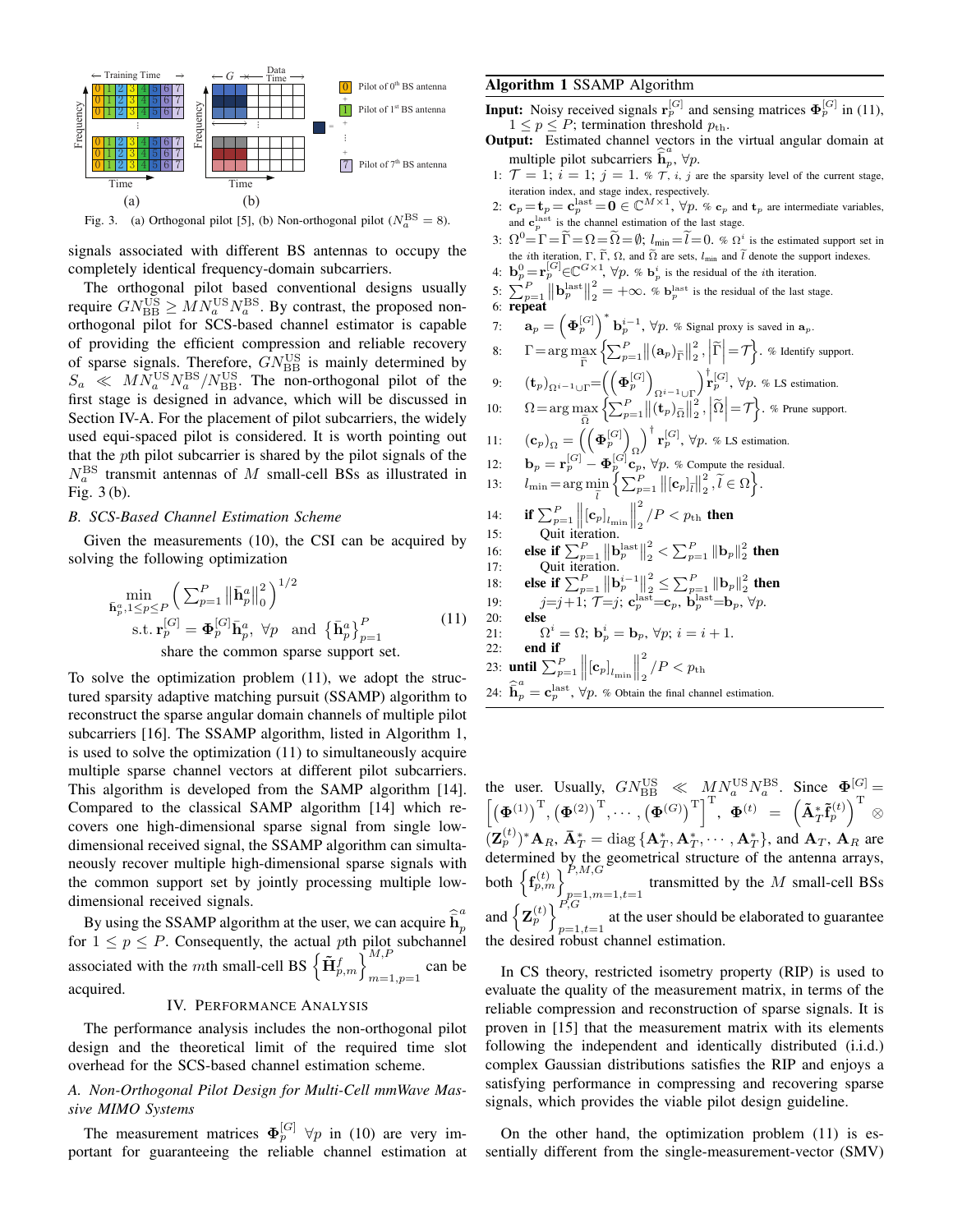and multiple-measurement-vector  $(MMV)$  problems in  $CS<sup>1</sup>$ . Typically, the MMV has the better recovery performance than the SMV, due to the potential diversity from multiple sparse signals [15]. Intuitively, the recovery performance of multiple sparse signals with different measurement matrices, as defined in the generalized MMV (GMMV), should be better than that with the common measurement matrix as given in the MMV. This is because the further potential diversity can benefit from different measurement matrices for the GMMV. To prove this, we investigate the uniqueness of the solution to the GMMV problem. First, we introduce the concept of 'spark' and the  $\ell_0$ minimization based GMMV problem.

Definition 1. *[15] The smallest number of columns of* **Φ** *which are linearly dependent is the spark of the given matrix* **Φ***, denoted by* spark(**Φ**)*.*

Problem 1. min **x***p*,∀p  $\sum_{i=1}^{P}$  $\sum_{p=1}^{\infty} \left\| \mathbf{x}_p \right\|_0^2, \text{ s.t. } \mathbf{y}_p = \mathbf{\Phi}_p \mathbf{x}_p, \text{ supp }\{\mathbf{x}_p\} =$ Ξ, ∀p*.*

For the above  $\ell_0$ -minimization based GMMV problem,  $\mathbf{x}_p$ ,  $\mathbf{y}_p$ ,  $\mathbf{\Phi}_p$  are the high-dimensional sparse signal, low-dimensional measurement signal, and measurement matrix, respectively. Furthermore, the following result can be obtained.

**Theorem 1.** *[16] For*  $\Phi_p$ ,  $1 \leq p \leq P$ *, whose elements obey an i.i.d. continuous distribution, there exist full rank matrices*  $\Psi_p$  *for*  $2 \leq p \leq P$  *satisfying*  $(\Phi_p)_{\Xi} = \Psi_p(\Phi_1)_{\Xi}$  *if we select*  $(\Phi_1)$ <sub> $\Xi$ </sub> *as the bridge, where*  $\Xi$  *is the common support set. Consequently,*  $\mathbf{x}_p$  *for*  $1 \leq p \leq P$  *will be the unique solution to Problem 1 if*

$$
2S < \text{spark}\left(\mathbf{\Phi}_1\right) - 1 + \text{rank}\left\{\widetilde{\mathbf{Y}}\right\},\tag{12}
$$

 $where \ \widetilde{\mathbf{Y}} = [\mathbf{y}_1 \ \mathbf{\Psi}_2^{-1} \mathbf{y}_2 \cdots \mathbf{\Psi}_P^{-1} \mathbf{y}_P].$ 

From Theorem 1, it is clear that the achievable diversity gain introduced by diversifying measurement matrices and sparse vectors is determined by  $\operatorname{rank}\{\widetilde{\mathbf{Y}}\}$ . The larger  $\operatorname{rank}\{\widetilde{\mathbf{Y}}\}$  is, the more reliable recovery of sparse signals can be achieved. Hence, compared to the SMV and MMV, more reliable recovery performance can be achieved by the proposed GMMV. For the special case that multiple sparse signals are identical, the MMV reduces to the SMV since rank  $(Y)=1$ , and there is no diversity gain by introducing multiple identical sparse signals. However, the GMMV in this case can still achieve diversity gain which comes from diversifying measurement matrices.

According to the discussions above, a measurement matrix whose elements follow an i.i.d. Gaussian distribution satisfies the RIP. Furthermore, diversifying measurement matrices can further improve the recovery performance of sparse signals. This enlightens us to appropriately design pilot signals.

Specifically, as discussed above, we have  $\mathbf{Z}_p^{(t)}$  =  $\mathbf{Z}_{{\rm RF},p}^{(t)}\mathbf{Z}_{{\rm BB},p}^{(t)}, \ \mathbf{f}_{p,m}^{(t)} = \mathbf{F}_{{\rm RF},p,m}^{(t)}\mathbf{F}_{{\rm BB},p,m}^{(t)}\mathbf{s}_{p,m}^{(t)} = \mathbf{F}_{{\rm RF},p,m}^{(t)}\tilde{\mathbf{s}}_{p,m}^{(t)}$  by defining  $\tilde{\mathbf{s}}_{p,m}^{(t)} = \mathbf{F}_{\text{BB},p,m}^{(t)} \mathbf{s}_{p,m}^{(t)}$  for  $1 \le m \le M$  and  $1 \le t \le G$ , and  $1 \leq p \leq P$ , each element of pilot signals is given by

$$
\left[\mathbf{Z}_{\text{RF},p}^{(t)}\right]_{i_1,j_1} = e^{j\phi_{i_1,j_1,t}^1}, 1 \le i_1 \le N_a^{\text{US}}, 1 \le j_1 \le N_{\text{BB}}^{\text{US}}, \quad (13)
$$

$$
\left[\mathbf{F}_{\text{RF},p}^{(t)}\right]_{i_2,j_2} = e^{j\phi_{i_2,j_2,t,m}^2}, 1 \le i_2 \le N_a^{\text{BS}}, \le j_2 \le N_{\text{BB}}^{\text{BS}}, (14)
$$

$$
\left[\mathbf{s}_p^{(t)}\right]_{i_3} = e^{j\phi_{i_3,p,t,m}^3}, 1 \le i_3 \le N_{\text{BB}}^{\text{BS}},\tag{15}
$$

$$
\left[\mathbf{Z}_{\text{BB},p}^{(t)}\right]_{i_4,j_4} = e^{j\phi_{i_4,j_4,p,t}^4}, 1 \le i_4 \le N_a^{\text{BS}}, 1 \le j \le N_{\text{BB}}^{\text{BS}}, (16)
$$

where  $\phi_{i_1,j_1,t}^1, \phi_{i_2,j_2,t,m}^2, \phi_{i_3,p,t,m}^3$ , and  $\phi_{i_4,j_4,p,t}^4$  follow the i.i.d. uniform distribution  $\mathcal{U}\left[0, 2\pi\right)$ . Note that  $\mathbf{F}_{\text{RF},1}^{(t)} = \mathbf{F}_{\text{RF},p}^{(t)}$  and  $\mathbf{Z}_{\text{RF},1}^{(t)} = \mathbf{Z}_{\text{RF},p}^{(t)}$ , since different subcarriers share the same RF precoding/combining. It is readily seen that the designed pilot signals guarantee that the elements of  $\Phi_p^{[G]}$ , obey the i.i.d. complex Gaussian distribution with zero mean. Moreover,  $\Phi_p^{[G]}$ with different  $p$  are diversified. Hence, the proposed pilot signal design is 'optimal', in terms of the reliable compression and recovery of sparse angular domain channels.

*B. Required Time Slot Overhead for SCS-Based Channel Estimation*

According to Theorem 1, for the optimization problem (11),  $\widetilde{\mathbf{Y}} = \mathbf{\Phi}_1^{[G]} \mathbf{X}$  with  $\widetilde{\mathbf{Y}} = [\mathbf{r}_1^{[G]} \ \ \mathbf{\Psi}_2^{-1} \mathbf{r}_2^{[G]} \ \ \cdots \ \mathbf{\Psi}_P^{-1} \mathbf{r}_P^{[G]}$  $\widetilde{\mathbf{Y}} = \mathbf{\Phi}_1^{[G]} \mathbf{X}$  with  $\widetilde{\mathbf{Y}} = [\mathbf{r}_1^{[G]} \ \Psi_2^{-1} \mathbf{r}_2^{[G]} \ \cdots \Psi_P^{-1} \mathbf{r}_P^{[G]}]$  and  $\mathbf{X} = [\bar{\mathbf{h}}_1^a \ \bar{\mathbf{h}}_2^a \cdots \bar{\mathbf{h}}_n^a]$ . Since  $|\text{sum of } \bar{\mathbf{h}}_1^a| = S_\circ$ , it is clear that  $\bar{\mathbf{h}}_1^a$   $\bar{\mathbf{h}}_2^a \cdots \bar{\mathbf{h}}_p^a$ . Since  $|\text{supp}\{\bar{\mathbf{h}}_p^a\}| = S_a$ , it is clear that

$$
rank\{\widetilde{\mathbf{Y}}\} \le rank\{\mathbf{X}\} \le S_a.
$$
 (17)

Moreover, as  $\mathbf{\Phi}_1^{[G]} \in \mathbb{C}^{GN_{\rm BB}^{\rm US} \times MN_a^{\rm BS}N_a^{\rm US}},$ 

$$
\text{spark}\big(\boldsymbol{\Phi}_1^{[G]}\big) \in \left\{2, 3, \cdots, GN_{\text{BB}}^{\text{US}} + 1\right\}. \tag{18}
$$

Substituting (17) and (18) into (12) yields  $GN_{\rm BB}^{\rm US} \geq S_a + 1$ . Therefore, the smallest required time slot overhead is  $G = \begin{bmatrix} S_{\alpha}+1 \end{bmatrix}$ . By increasing the number of measurement vectors  $D$  $\frac{S_a+1}{N_{\text{BB}}^{US}}$ . By increasing the number of measurement vectors P, the required time slot overhead for reliable channel estimation can be reduced, since more measurement matrices and sparse signals can increase rank $\{\tilde{\mathbf{Y}}\}$ .

# V. SIMULATION RESULTS

We consider the ULA-based mmWave massive MIMO system with  $d = \lambda/2$ . In the simulations,  $f_c = 30$  GHz, bandwidth  $B_s = 0.25 \text{ GHz}, N_a^{\text{US}} = 32, N_{\text{BB}}^{\text{US}} = 2, N_a^{\text{BS}} = 512,$ <br>  $N_{\text{BB}}^{\text{BS}} = 8, \tau_{\text{max}} = 100 \text{ ns}, N = P = 64 > \tau_{\text{max}} B_s$ , the user simultaneously estimates the channels associated with  $M = 4$ small-cell BSs nearby,  $L = 4$  for each link between the user and small-cell BS. For mmWave massive MIMO channels, we consider Rican fading consisting of one LOS path and  $L - 1$  equal-power NLOS paths with  $K_{\text{factor}} = 10$  dB, where path gains follow the mutually independent complex Gaussian distribution with zero means, and  $K_{\text{factor}}$  denotes the ratio between the power of LOS path and the power of NLOS path. We set  $p_{\text{th}}$  to 0.06, 0.02, 0.01, 0.008, and 0.005, respectively, at the SNR of 10 dB, 15 dB, 20 dB, 25 dB and  $\geq 30$  dB. The oracle LS estimator was used as the benchmarks for the SCS-based channel estimation scheme. The adaptive orthogonal matching pursuit (OMP)-based channel estimation scheme [9] was also adopted for comparison.

Fig. 4 compares the MSE performance of the adaptive OMP scheme and the SSAMP algorithm, where  $S_a = LM = 16$  was

<sup>&</sup>lt;sup>1</sup>In CS, SMV recovers single high-dimensional sparse signal from its low-dimensional measurement signal, while MMV recovers multiple highdimensional sparse signals with the common support set from multiple lowdimensional measurement signals with the identical measurement matrix.